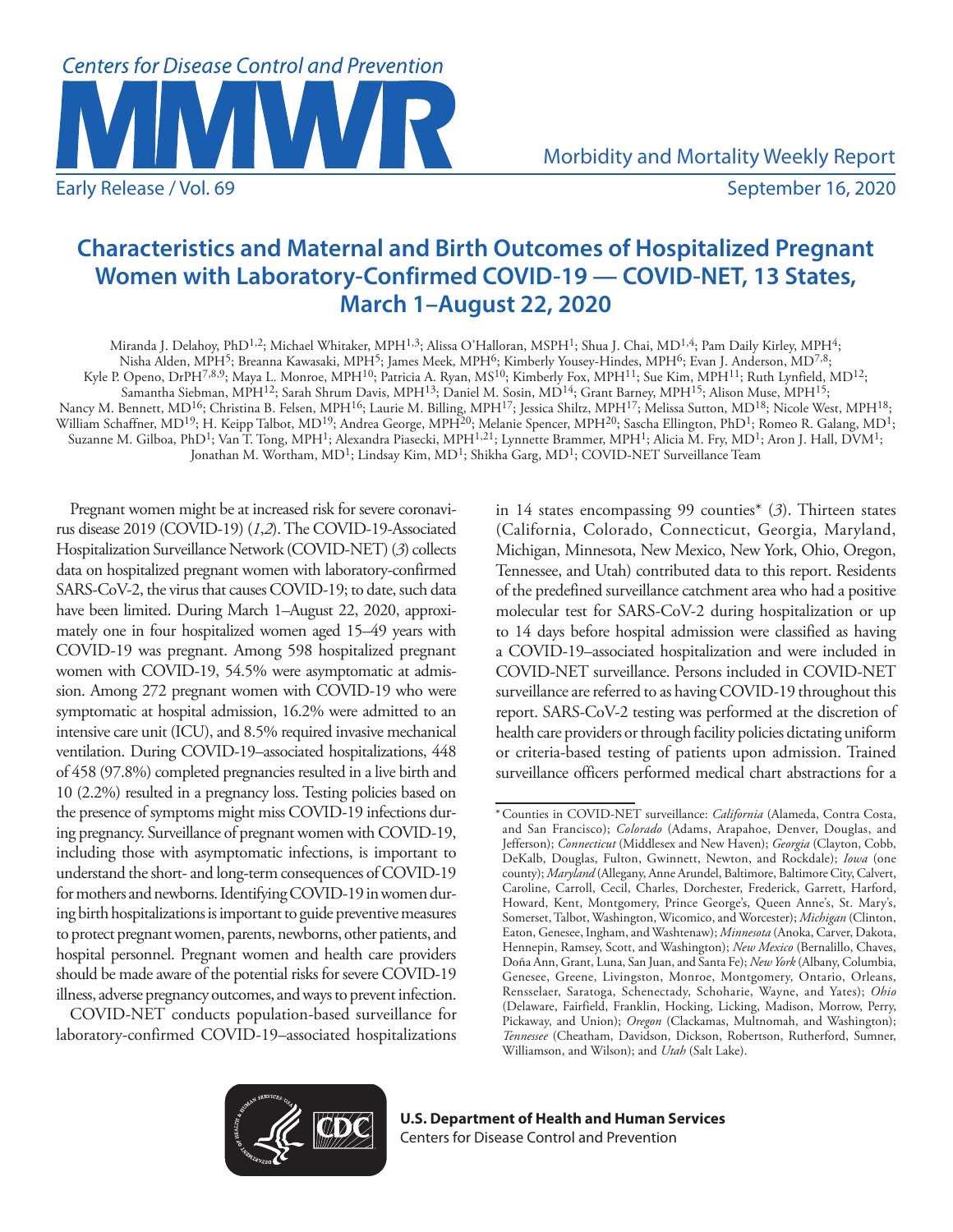convenience sample of hospitalizations using a standardized case report form. This analysis included women aged 15–49 years who were pregnant at hospital admission. Descriptive statistics were calculated for hospitalized pregnant women with complete chart review and discharge disposition (i.e., discharged or died during hospitalization). Women with one or more signs or symptoms included on the COVID-NET case report form (*3*) at the time of hospital admission were classified as symptomatic. Birth outcomes were described for pregnancies completed during a COVID-19–associated hospitalization. Reason for hospital admission was collected starting in June. Data were analyzed using SAS software (version 9.4; SAS Institute). This activity was reviewed by CDC and was conducted consistent with applicable federal law and CDC policy.<sup>†</sup> Sites obtained approval for COVID-NET surveillance from their state and local institutional review boards, as required.

During March 1–August 22, 2020, COVID-NET identified 7,895 hospitalized women aged 15–49 years with COVID-19; discharge disposition was determined, and chart review was completed for 2,318 (29.4%) (Figure 1). Among 2,255 (97.3%) women with information about pregnancy status, 598 (26.5%) were pregnant, with median age 29 years. Among 577 (96.5%) pregnant women with reported race and ethnicity, 42.5% were Hispanic or Latino (Hispanic), and 26.5% were non-Hispanic Black (Black) (Table).

FIGURE 1. Pregnancy status, signs and symptoms,\* and birth outcomes<sup>†,§,¶</sup> among hospitalized women aged 15–49 years with COVID-19\*\* — **COVID-NET, 13 states,†† March 1–August 22, 2020**



**Abbreviations:** COVID-19 = coronavirus disease 2019; COVID-NET = COVID-19-Associated Hospitalization Surveillance Network.

\* Symptomatic women were those who had one or more signs or symptoms (fever/chills, cough, shortness of breath, muscle aches, nausea/vomiting, headache, sore throat, abdominal pain, chest pain, nasal congestion/rhinorrhea, decreased smell, decreased taste, diarrhea, upper respiratory illness/influenza-like illness, wheezing, hemoptysis/bloody sputum, conjunctivitis, rash, altered mental state, and seizure) at hospital admission; asymptomatic women did not have any of these signs or symptoms at admission.

 $^{\dagger}$  The 448 pregnancies resulting in live births resulted in the birth of 457 newborns; nine women had twins. Two newborns included in this category who were born alive subsequently died during the birth hospitalization.

§ Ten completed pregnacies resulted in pregnancy losses. Pregnancy losses might include spontaneous abortion/miscarriage, therapeutic abortion, or stillbirth.

¶ Pregnancies with known preterm status were those resulting in a live birth for which the gestational age at delivery was known. For three pregnancies resulting in live births, the gestational age at the time of birth was unknown.

\*\* Women residing in the predefined COVID-NET surveillance catchment with a positive real-time reverse transcription–polymerase chain reaction (RT-PCR) test for SARS-CoV-2, during hospitalization or up to 14 days before admission. Among the 597 (99.8%) pregnant women for whom the COVID-19 test type was known, all had a positive RT-PCR test result; the COVID-19 test type for one pregnant woman with a positive COVID-19 test result was unknown.

†† California, Colorado, Connecticut, Georgia, Maryland, Michigan, Minnesota, New Mexico, New York, Ohio, Oregon, Tennessee, and Utah.

<sup>†</sup> 45 C.F.R. part 46.102(l)(2), 21 C.F.R. part 56; 42 U.S.C. Sect. 241(d); 5 U.S.C. Sect. 552a; 44 U.S.C. Sect. 3501 et seq.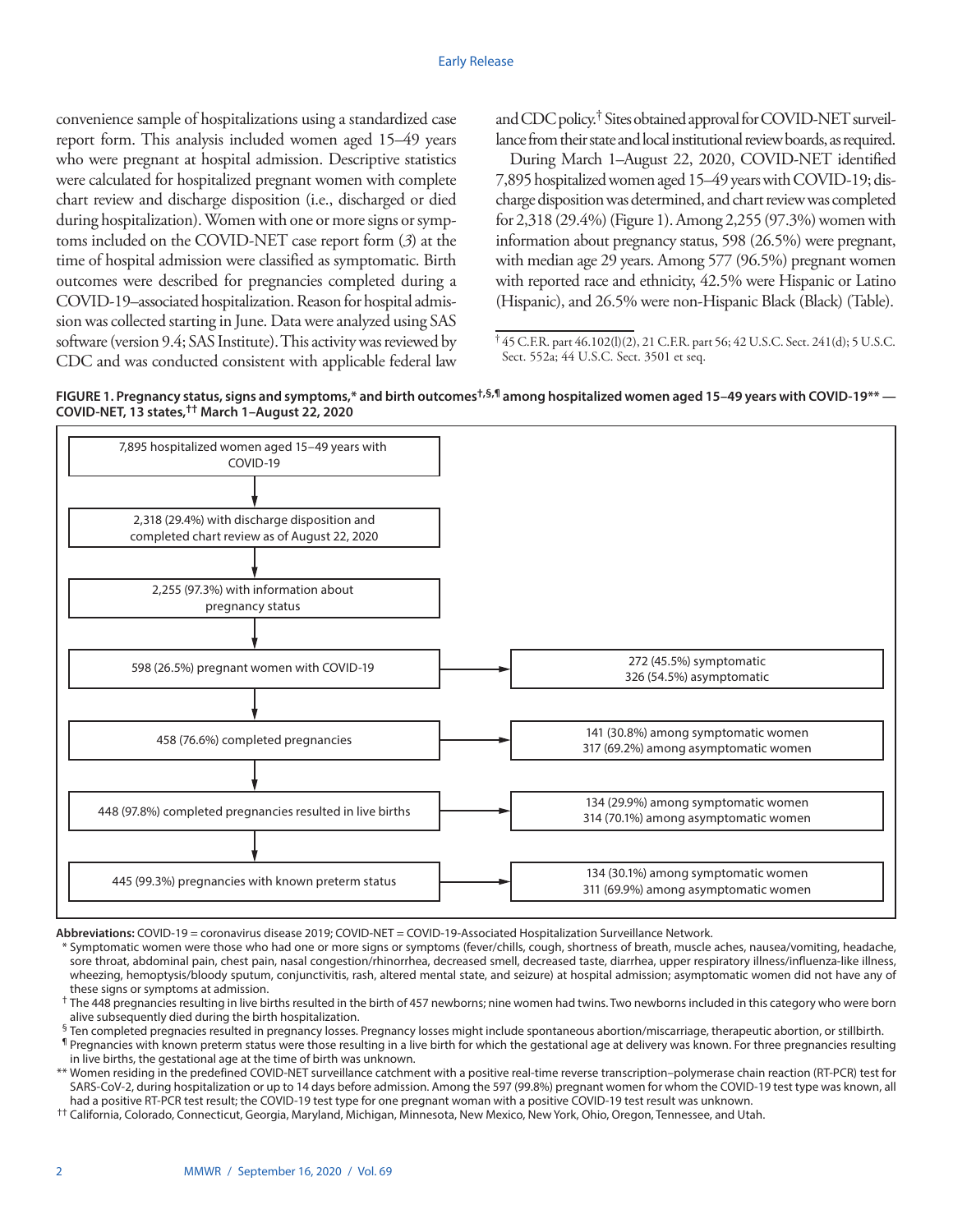# Early Release

|  | TABLE. Characteristics and outcomes of hospitalized pregnant women with COVID-19 - COVID-NET, 13 states,* March 1-August 22, 2020 |
|--|-----------------------------------------------------------------------------------------------------------------------------------|
|  |                                                                                                                                   |

|                                                                  | no./No. (%)            |                                         |                                          |  |
|------------------------------------------------------------------|------------------------|-----------------------------------------|------------------------------------------|--|
| Characteristic                                                   | Overall<br>$(N = 598)$ | Symptomatic at admission<br>$(n = 272)$ | Asymptomatic at admission<br>$(n = 326)$ |  |
| Age group, yrs                                                   |                        |                                         |                                          |  |
| $15 - 24$                                                        | 167/598 (27.9)         | 69/272 (25.4)                           | 98/326 (30.1)                            |  |
| $25 - 34$                                                        | 318/598 (53.2)         | 143/272 (52.6)                          | 175/326 (53.7)                           |  |
| $35 - 49$                                                        | 113/598 (18.9)         | 60/272 (22.1)                           | 53/326 (16.3)                            |  |
| Race/Ethnicity (n = 577)                                         |                        |                                         |                                          |  |
| Hispanic or Latino                                               | 245/577 (42.5)         | 131/265 (49.4)                          | 114/312 (36.5)                           |  |
| American Indian or Alaska Native, non-Hispanic                   | 8/577(1.4)             | 4/265(1.5)                              | 4/312(1.3)                               |  |
| Asian or Pacific Islander, non-Hispanic                          | 72/577 (12.5)          | 37/265 (14.0)                           | 35/312 (11.2)                            |  |
| Black, non-Hispanic                                              | 153/577 (26.5)         | 57/265 (21.5)                           | 96/312 (30.8)                            |  |
| White, non-Hispanic                                              | 97/577 (16.8)          | 35/265 (13.2)                           | 62/312 (19.9)                            |  |
| Multiracial                                                      | 2/577(0.3)             | 1/265(0.4)                              | 1/312(0.3)                               |  |
|                                                                  |                        |                                         |                                          |  |
| Pregnancy trimester at hospital admission ( $n = 596$ )<br>First | 14/596 (2.3)           | 13/271 (4.8)                            | 1/325(0.3)                               |  |
| Second                                                           | 61/596 (10.2)          | 50/271 (18.5)                           | 11/325 (3.4)                             |  |
| Third                                                            | 521/596 (87.4)         | 208/271 (76.8)                          | 313/325 (96.3)                           |  |
|                                                                  |                        |                                         |                                          |  |
| Reason for hospital admission (n = 324) <sup>†</sup>             |                        |                                         |                                          |  |
| COVID-19-related illness                                         | 61/324 (18.8)          | 59/122 (48.4)                           | 2/202(1.0)                               |  |
| Obstetrics/Labor and delivery                                    | 242/324 (74.7)         | 55/122 (45.1)                           | 187/202 (92.6)                           |  |
| Other                                                            | 21/324(6.5)            | 8/122(6.6)                              | 13/202 (6.4)                             |  |
| <b>Underlying conditions</b>                                     |                        |                                         |                                          |  |
| Any underlying condition or conditions                           | 123/598 (20.6)         | 63/272 (23.2)                           | 60/326 (18.4)                            |  |
| Asthma                                                           | 49/598 (8.2)           | 30/272 (11.0)                           | 19/326 (5.8)                             |  |
| Cardiovascular disease (excludes hypertension)                   | 6/598(1.0)             | 6/272(2.2)                              | $0/326$ (-                               |  |
| Chronic lung disease                                             | 6/598(1.0)             | 6/272(2.2)                              | $0/326$ (-)                              |  |
| Chronic metabolic disease                                        | 44/598 (7.4)           | 23/272 (8.5)                            | 21/326 (6.4)                             |  |
| Diabetes mellitus <sup>§</sup>                                   | 23/598 (3.8)           | 15/272 (5.5)                            | 8/326(2.5)                               |  |
| Thyroid dysfunction                                              | 21/598 (3.5)           | 9/272(3.3)                              | 12/326(3.7)                              |  |
| Hypertension                                                     | 26/598 (4.3)           | 12/272 (4.4)                            | 14/326 (4.3)                             |  |
| Liver disease                                                    | 10/598 (1.7)           | 5/272(1.8)                              | 5/326(1.5)                               |  |
| Neurologic conditions                                            | 12/598 (2.0)           | 6/272(2.2)                              | 6/326(1.8)                               |  |
| Other underlying condition or conditions <sup>1</sup>            | 7/598(1.2)             | 3/272(1.1)                              | 4/326(1.2)                               |  |
| Smoking                                                          |                        |                                         |                                          |  |
| Current smoker                                                   | 13/598 (2.2)           | 8/272(2.9)                              | 5/326(1.5)                               |  |
| Former smoker                                                    | 41/598 (6.9)           | 20/272 (7.4)                            | 21/326 (6.4)                             |  |
| Not a smoker/Unknown smoking history                             | 544/598 (91.0)         | 244/272 (89.7)                          | 300/326 (92.0)                           |  |
| Chest radiograph findings ( $n = 132$ )**                        |                        |                                         |                                          |  |
| Infiltrate/Consolidation                                         | 103/132 (78.0)         | 99/121 (81.8)                           | 4/11(36.4)                               |  |
| Bronchopneumonia/Pneumonia                                       | 39/132 (29.5)          | 39/121 (32.2)                           | $0/11$ (-)                               |  |
| Pleural effusion                                                 | 2/132(1.5)             | 1/121(0.8)                              | 1/11(9.1)                                |  |
| Chest CT findings ( $n = 48$ ) <sup>††</sup>                     |                        |                                         |                                          |  |
| Ground glass opacities                                           | 21/48 (43.8)           | 17/40 (42.5)                            | 4/8(50.0)                                |  |
| Infiltrate/Consolidation                                         | 31/48 (64.6)           | 28/40 (70.0)                            | 3/8(37.5)                                |  |
| Bronchopneumonia/pneumonia                                       | 17/48 (35.4)           | 15/40 (37.5)                            | 2/8(25.0)                                |  |
| Pleural effusion                                                 | 7/48 (14.6)            | 5/40 (12.5)                             | 2/8(25.0)                                |  |
| <b>COVID-19 investigational treatments</b>                       |                        |                                         |                                          |  |
| Received treatment (not mutually exclusive)                      | 52/598 (8.7)           | 43/272 (15.8)                           | 9/326(2.8)                               |  |
| Remdesivir                                                       | 18/598 (3.0)           | 18/272 (6.6)                            | $0/326$ (-)                              |  |
| Azithromycin <sup>§§</sup>                                       | 25/598 (4.2)           | 24/272 (8.9)                            | 1/326(0.3)                               |  |
| Hydroxychloroquine                                               | 21/598 (3.5)           | 19/272 (7.0)                            | 2/326(0.6)                               |  |
| Convalescent plasma                                              | 9/598(1.5)             | 9/272(3.3)                              | 0/326(0)                                 |  |
| Chloroquine                                                      | 1/598(0.2)             | 1/272(0.4)                              | 0/326(0)                                 |  |
| Other                                                            | 17/598 (2.8)           | 10/272(3.7)                             | 7/326(2.2)                               |  |
| Hospital length of stay, median (IQR), days                      | $2(2-3)$               | $3(2-5)$                                | $2(2-3)$                                 |  |
| <b>ICU</b> admission                                             | 44/598 (7.4)           | 44/272 (16.2)                           | $0/326$ (-)                              |  |
| ICU length of stay, median (IQR), days $(n = 41)^{1/1}$          | $5(2-13)$              | $5(2-13)$                               |                                          |  |
|                                                                  |                        |                                         |                                          |  |

See table footnotes on next page.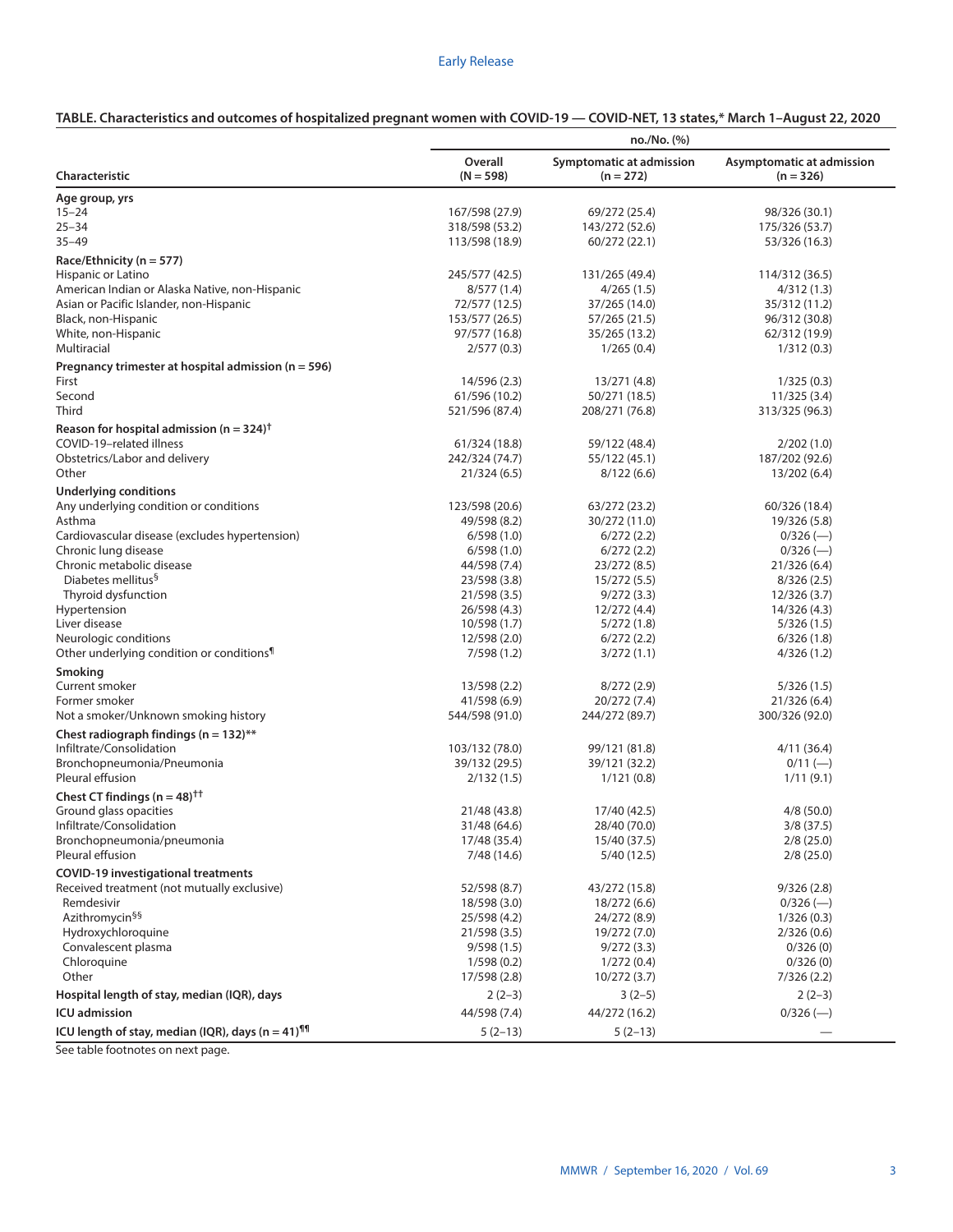#### Early Release

|                        | TABLE. (Continued) Characteristics and outcomes of hospitalized pregnant women with COVID-19 - COVID-NET, 13 states,* March 1- |  |  |  |  |
|------------------------|--------------------------------------------------------------------------------------------------------------------------------|--|--|--|--|
| <b>August 22, 2020</b> |                                                                                                                                |  |  |  |  |

|                                                                 | no./No. (%)            |                                         |                                          |
|-----------------------------------------------------------------|------------------------|-----------------------------------------|------------------------------------------|
| <b>Characteristic</b>                                           | Overall<br>$(N = 598)$ | Symptomatic at admission<br>$(n = 272)$ | Asymptomatic at admission<br>$(n = 326)$ |
| <b>Interventions</b>                                            |                        |                                         |                                          |
| Invasive mechanical ventilation***                              | 23/598 (3.8)           | 23/272 (8.5)                            | $0/326$ (-)                              |
| BIPAP/CPAP***                                                   | 3/598(0.5)             | 3/272(1.1)                              | $0/326$ (-)                              |
| High flow nasal cannula***                                      | 5/598(0.8)             | 5/272(1.8)                              | $0/326$ (-)                              |
| Systemic steroids                                               | 34/598 (5.7)           | 22/272 (8.1)                            | 12/326(3.7)                              |
| Vasopressors                                                    | 32/598 (5.4)           | 22/272 (8.1)                            | 10/326(3.1)                              |
| <b>ECMO</b>                                                     | 2/598(0.3)             | 2/272(0.7)                              | $0/326$ (-)                              |
| Renal replacement therapy or dialysis                           | 2/598(0.3)             | 2/272(0.7)                              | $0/326$ (--)                             |
| New clinical discharge diagnoses ( $n = 554$ ) <sup>†††</sup>   |                        |                                         |                                          |
| Acute respiratory distress syndrome                             | 15/554(2.7)            | 14/251(5.6)                             | 1/303(0.3)                               |
| Acute respiratory failure                                       | 41/554 (7.4)           | 41/251 (16.3)                           | $0/303$ (--)                             |
| Pneumonia                                                       | 75/554 (13.5)          | 73/251 (29.1)                           | 2/303(0.7)                               |
| Sepsis                                                          | 21/554 (3.8)           | 21/251 (8.4)                            | $0/303$ (--)                             |
| In-hospital death                                               | 2/598(0.3)             | 2/272(0.7)                              | $0/326$ (-)                              |
| <b>Current pregnancy plurality</b>                              |                        |                                         |                                          |
| Singleton pregnancy                                             | 567/598 (94.8)         | 253/272 (93.0)                          | 314/326 (96.3)                           |
| Multiple pregnancy                                              | 14/598 (2.3)           | 8/272(2.9)                              | 6/326(1.8)                               |
| Unknown                                                         | 17/598 (2.8)           | 11/272 (4.0)                            | 6/326(1.8)                               |
| Pregnancy-associated conditions ( $n = 581$ ) <sup>§§§</sup>    |                        |                                         |                                          |
| <b>Gestational diabetes</b>                                     | 64/581 (11.0)          | 31/261 (11.9)                           | 33/320 (10.3)                            |
| Hypertensive disorders of pregnancy <sup>111</sup>              | 70/581 (12.0)          | 33/261 (12.6)                           | 37/320 (11.6)                            |
| Intrauterine growth restriction                                 | 11/581 (1.9)           | 4/261(1.5)                              | 7/320(2.2)                               |
| None                                                            | 453/581 (78.0)         | 202/261 (77.4)                          | 251/320 (78.4)                           |
| Pregnancy status at discharge or death                          |                        |                                         |                                          |
| Still pregnant                                                  | 139/598 (23.2)         | 130/272 (47.8)                          | 9/326(2.8)                               |
| No longer pregnant                                              | 458/598 (76.6)         | 141/272 (51.8)                          | 317/326 (97.2)                           |
| Unknown                                                         | 1/598(0.2)             | 1/272(0.4)                              | $0/326$ (-)                              |
| Pregnancy outcomes ( $n = 458$ )                                |                        |                                         |                                          |
| Live birth****                                                  | 448/458 (97.8)         | 134/141 (95.0)                          | 314/317 (99.1)                           |
| Term live birth $(\geq 37 \text{ wks})^{\uparrow + \uparrow +}$ | 389/445 (87.4)         | 103/134 (76.9)                          | 286/311 (92.0)                           |
| Pre-term live birth (<37 wks) <sup>††††</sup>                   | 56/445 (12.6)          | 31/134 (23.1)                           | 25/311 (8.0)                             |
| Pregnancy loss <sup>§§§§</sup>                                  | 10/458(2.2)            | 7/141 (5.0)                             | 3/317(0.9)                               |
| Pregnancy loss at <20 wks' gestation                            | 4/458(0.9)             | 3/141(2.1)                              | 1/317(0.3)                               |
| Pregnancy loss at ≥20 wks' gestation                            | 5/458(1.1)             | 4/141(2.8)                              | 1/317(0.3)                               |
| Pregnancy loss at unknown gestational age                       | 1/458(0.2)             | $0/141$ (-)                             | 1/317(0.3)                               |
| In-hospital newborn death <sup>999</sup>                        | 2/448(0.4)             | 2/134(1.5)                              | $0/314$ (-)                              |
| Mode of delivery ( $n = 458$ )                                  |                        |                                         |                                          |
| Vaginal                                                         | 302/458 (65.9)         | 79/141 (56.0)                           | 223/317 (70.3)                           |
| Cesarean section                                                | 151/458 (33.0)         | 59/141 (41.8)                           | 92/317 (29.0)                            |
| Unknown                                                         | 5/458(1.1)             | 3/141(2.1)                              | 2/317(0.6)                               |

Abbreviations: BIPAP/CPAP = bilevel positive airway pressure/continuous positive airway pressure; COVID-19 = coronavirus disease 2019; CT = computed tomography;  $ECMO =$  extracorporeal membrane oxygenation;  $ICU =$  intensive care unit;  $IQR =$  interquartile range.

\* California, Colorado, Connecticut, Georgia, Maryland, Michigan, Minnesota, New Mexico, New York, Ohio, Oregon, Tennessee, and Utah.

† Information not available for those hospitalized before June 2020.

§Does not include gestational diabetes.

¶One or more other underlying conditions, which included blood disorders/hemoglobinopathy (four), immunocompromised condition (two), renal disease (one), and rheumatologic/autoimmune/inflammatory condition (one).

\*\* Among those who had a chest radiograph performed during hospitalization or ≤3 days before the hospital admission.

†† Among those who had a chest CT/MRI performed during hospitalization or ≤3 days before the hospital admission.

§§ If administered with another COVID-19 investigational treatment.

¶¶ Includes women admitted to an ICU with a known ICU length of stay.

\*\*\* Highest level of respiratory support for each woman who needed respiratory support.

††† Based on discharge summary diagnoses, for those who had discharge summaries.

§§§ Among those with information on pregnancy-associated conditions.

**111** Preeclampsia or gestational hypertension.

\*\*\*\* Number of pregnancies resulting in live birth; might have been a singleton or multiple delivery.

†††† Among live births with known gestational age at delivery.

§§§§ Pregnancy losses might include spontaneous abortion/miscarriage, therapeutic abortion, or stillbirth.

**1111** The denominator refers to the 448 pregnancies resulting in live births. These 448 pregnancies resulted in the birth of 457 newborns; nine women had twins. The deaths of two newborns that occurred during the birth hospitalization were indicated on their mothers' hospital charts.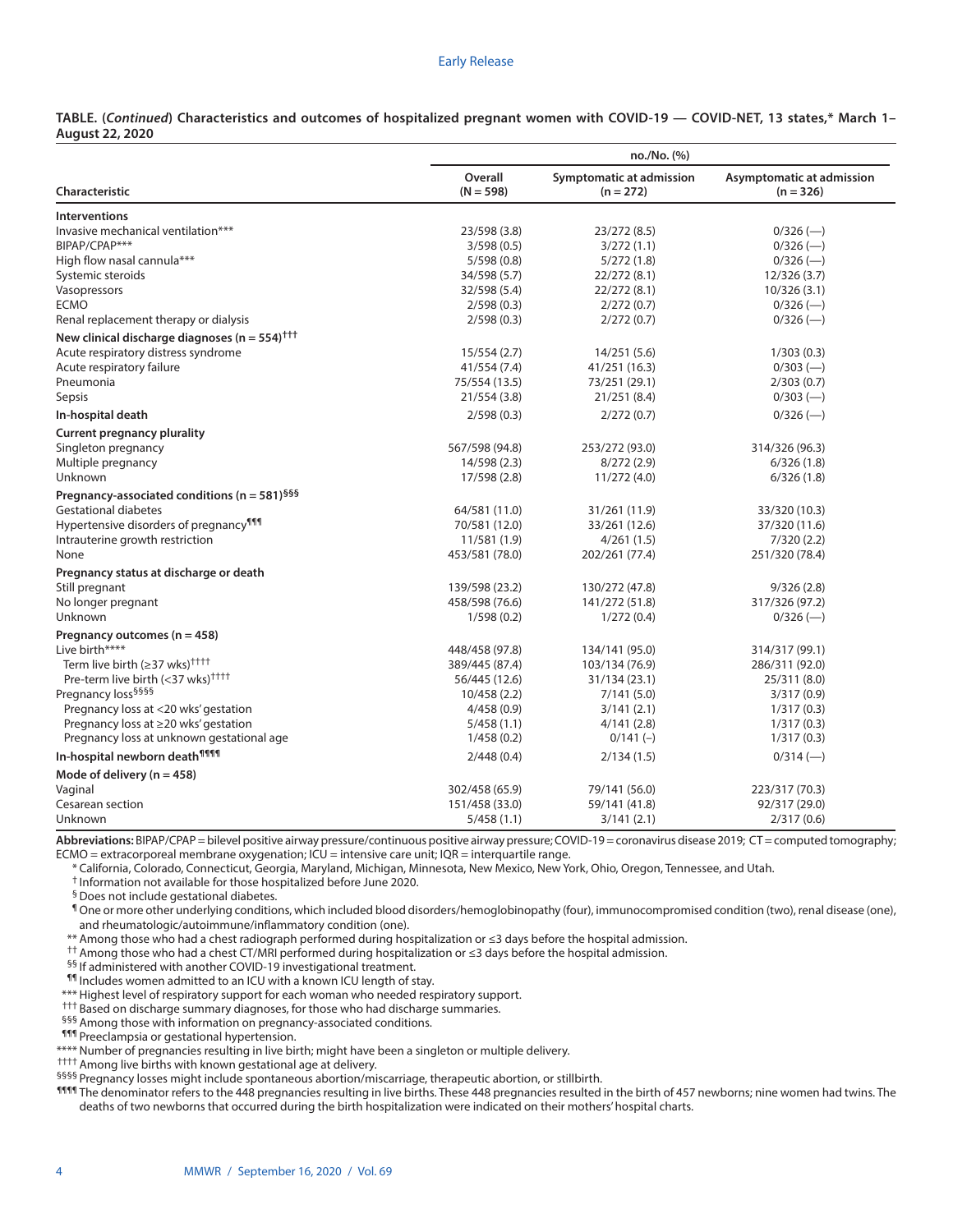Among 596 women with COVID-19 whose pregnancy trimester was known, 14 (2.3%), 61 (10.2%), and 521 (87.4%) were hospitalized during the first, second, and third trimesters, respectively. The reason for hospital admission was reported for 324 women: 242 (74.7%) were hospitalized for obstetric indications (including labor and delivery), 61 (18.8%) for COVID-19–related illness, and 21 (6.5%) for other reasons. The most common reason for admission during the first or second pregnancy trimester was COVID-19–related illness (56.8%) and during the third trimester, obstetric indications (81.9%). Among hospitalized pregnant women with COVID-19, 20.6% had at least one underlying medical condition; asthma (8.2%) and hypertension (4.3%) were the most prevalent.

Overall, 272 (45.5%) pregnant women with COVID-19 were symptomatic at the time of hospital admission, and 326 (54.5%) were asymptomatic. Women hospitalized during the first or second trimester were more frequently symptomatic (84.0%) than were those hospitalized during the third trimester (39.9%). Among symptomatic women, the most commonly reported symptoms were fever or chills (59.6%) and cough (59.2%) (Figure 2).

Among 272 hospitalized symptomatic pregnant women, 44 (16.2%) were admitted to an ICU and 23 (8.5%) required

invasive mechanical ventilation. Two (0.7%) deaths were reported among symptomatic women. No asymptomatic women were admitted to an ICU, required invasive mechanical ventilation, or died.

At hospital discharge, 458 women (76.6%) with COVID-19 had completed pregnancies, including 448 (97.8%) that resulted in live births and 10 (2.2%) in pregnancy losses (Figure 1). Pregnancy losses occurred among both symptomatic and asymptomatic hospitalized women with COVID-19 (Table). Four pregnancy losses (0.9% of completed pregnancies) occurred at <20 weeks' gestation, five  $(1.1\%)$  at  $\geq$ 20 weeks' gestation, and one (0.2%) at unknown gestational age. Among 445 pregnancies resulting in live births with known gestational age at delivery, 87.4% were term births (≥37 weeks' gestation), and 12.6% were preterm (<37 weeks). Among pregnancies resulting in live births, preterm delivery was reported for 23.1% of symptomatic women and 8.0% of asymptomatic women. Two live-born newborns died during the birth hospitalization (Table); both were born to symptomatic women who required invasive mechanical ventilation.

## **Discussion**

One in four women aged 15–49 years who had a COVID-19–associated hospitalization during March





**Abbreviations:** COVID-19 = coronavirus disease 2019; COVID-NET = COVID-19-Associated Hospitalization Surveillance Network.

\* Other signs and symptoms reported on the case report form were upper-respiratory illness/influenza-like illness (11 persons), wheezing (six), hemoptysis/bloody sputum (one), conjunctivitis (one), rash (one), altered mental state (one) and seizure (none). The symptoms decreased smell and decreased taste might not have been ascertained for cases admitted before April 1, 2020, when these symptoms were added as options on the case report form.

† A total of 272 pregnant women with COVID-19 with at least one sign or symptom at the time of hospitalization were identified in COVID-NET. One hospitalized pregnant woman who was symptomatic at admission was not included in this figure because of missing pregnancy trimester.

 $^{\circ}$  California, Colorado, Connecticut, Georgia, Maryland, Michigan, Minnesota, New Mexico, New York, Ohio, Oregon, Tennessee, and Utah.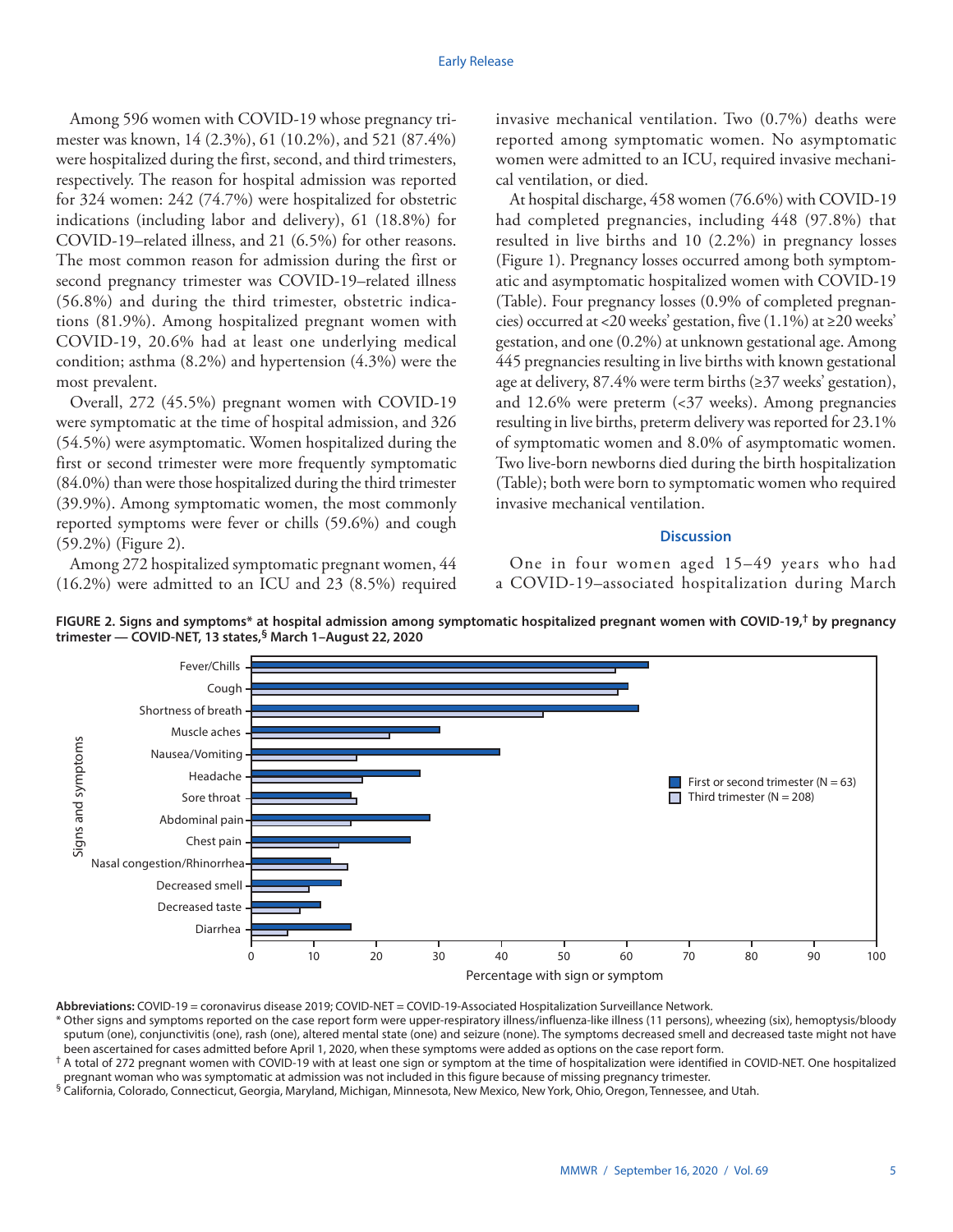1–August 22, 2020 was pregnant, based on a convenience sample from COVID-NET. Approximately one half of pregnant women were asymptomatic at hospital admission. Among symptomatic pregnant women, 16.2% were admitted to an ICU, 8.5% required invasive mechanical ventilation, and two died during COVID-19–associated hospitalizations; none of these outcomes occurred among asymptomatic pregnant women. Among all pregnancies completed during a COVID-19–associated hospitalization, 2.2% resulted in pregnancy losses. Pregnancy losses occurred among both symptomatic and asymptomatic hospitalized women with COVID-19.

Approximately 5% of women of reproductive age in the general population are pregnant at any given time (*1*). The proportion of hospitalized women aged 15–49 years with COVID-19 who were pregnant in this study (26.5%) suggests that pregnant women have disproportionately higher rates of COVID-19–associated hospitalizations compared to nonpregnant women. Although COVID-19 might be more severe in pregnant women, other factors might also explain these higher hospitalization rates. Providers might have a lower threshold for admitting pregnant women for any reason. Some pregnant women with COVID-19 might be admitted solely to give birth. Pregnant women might also have a higher likelihood of being tested for COVID-19 upon admission than do nonpregnant women. Nevertheless, pregnant women account for a substantial proportion of COVID-19–associated hospitalizations among women of reproductive age.

The proportions of hospitalized pregnant women who were Hispanic (42.5%) and Black (26.5%) were higher than the overall proportions of women aged 15–49 years in the COVID-NET catchment area who were Hispanic (15.3%) or Black (19.5%).<sup>§</sup> Although the racial and ethnic composition of pregnant women in the catchment area is unknown, this report and an earlier study (*1*) suggest that pregnant women who are Hispanic or Black might have disproportionately higher rates of COVID-19–associated hospitalization, compared with those of pregnant women of other races and ethnicities. Long standing inequities in the social determinants of health, such as occupation and housing circumstances that make physical distancing challenging, have put some racial and ethnic minority groups at increased risk for COVID-19–associated illness and death (*4*,*5*). Better understanding of the circumstances under which Hispanic and Black women of reproductive age are exposed to SARS-CoV-2 could inform prevention strategies.

Most pregnant women with COVID-19 in this study were asymptomatic, similar to findings in settings where universal SARS-CoV-2 testing is conducted upon admission to labor and delivery units (*6*). Testing policies based on the presence of symptoms might miss many SARS-CoV-2 infections during pregnancy. Early identification of COVID-19 among hospitalized pregnant women can help ensure that health care providers use appropriate personal protective equipment and limit visitors to those essential for patients' well-being and care.¶

The overall proportion of pregnant women with COVID-19 admitted to an ICU (7.4%) was similar to that observed in two European studies (*7*,*8*); however, 16.2% of symptomatic pregnant women in this study were admitted to an ICU, indicating that outcomes might be more severe among pregnant women admitted with acute illness than among those admitted for obstetric indications alone.

Although the preterm delivery rate in the study catchment area during the surveillance period is unknown, the prevalence of preterm delivery among live births during COVID-19–associated hospitalizations (12.6%) was higher than that observed in the general U.S. population in 2018 (10.0%) (*9*). In this study, preterm births occurred approximately three times more frequently in symptomatic pregnant women than in those who were asymptomatic. Preterm newborns might be at increased risk for severe COVID-19 illness, and preventive measures, such as encouraging caretakers to wear a mask and practice hand hygiene, should be emphasized to minimize possible transmission.\*\*

Birth outcomes in this analysis were limited to pregnancies completed during a COVID-19–associated hospitalization. COVID-NET only captured medically attended pregnancy losses and likely underestimates the percentage of pregnancy losses that occur among women with COVID-19. Further prospective data on birth outcomes among women infected during all pregnancy trimesters is needed. CDC is collaborating with state and local health departments to conduct detailed surveillance of pregnant women with COVID-19 and their infants.††

The findings in this report are subject to at least six limitations. First, at the time of analysis, chart abstractions were ongoing and completed for a convenience sample of 29.4% of women aged 15–49 years. Thus, the estimated proportion of hospitalized women with COVID-19 who were pregnant might be biased, because pregnancy status was not yet ascertained for women without completed chart review. Second, pregnant women included in this analysis might not be representative of all pregnant women within the catchment area. Third, COVID-19 cases might have been missed because of testing practices and test availability, which likely varied across time and facilities. Fourth, the reason for hospital admission

<sup>§</sup>The distribution of race/ethnicity among the COVID-NET catchment area was calculated using 2019 vintage NCHS bridged-race population estimates. [https://www.cdc.gov/nchs/nvss/bridged\\_race.htm.](https://www.cdc.gov/nchs/nvss/bridged_race.htm)

<sup>¶</sup> [https://www.cdc.gov/coronavirus/2019-ncov/hcp/inpatient-obstetric](https://www.cdc.gov/coronavirus/2019-ncov/hcp/inpatient-obstetric-healthcare-guidance.html)[healthcare-guidance.html.](https://www.cdc.gov/coronavirus/2019-ncov/hcp/inpatient-obstetric-healthcare-guidance.html)<br>\*\* https://www.cdc.gov/coronavirus/2019-ncov/hcp/caring-for-newborns.html.

 $^{\dagger\dagger}$  [https://www.cdc.gov/coronavirus/2019-ncov/cases-updates/special](https://www.cdc.gov/coronavirus/2019-ncov/cases-updates/special-populations/pregnancy-data-on-covid-19.html)[populations/pregnancy-data-on-covid-19.html;](https://www.cdc.gov/coronavirus/2019-ncov/cases-updates/special-populations/pregnancy-data-on-covid-19.html) [https://www.cdc.gov/ncbddd/](https://www.cdc.gov/ncbddd/aboutus/pregnancy/emerging-threats.html) [aboutus/pregnancy/emerging-threats.html.](https://www.cdc.gov/ncbddd/aboutus/pregnancy/emerging-threats.html)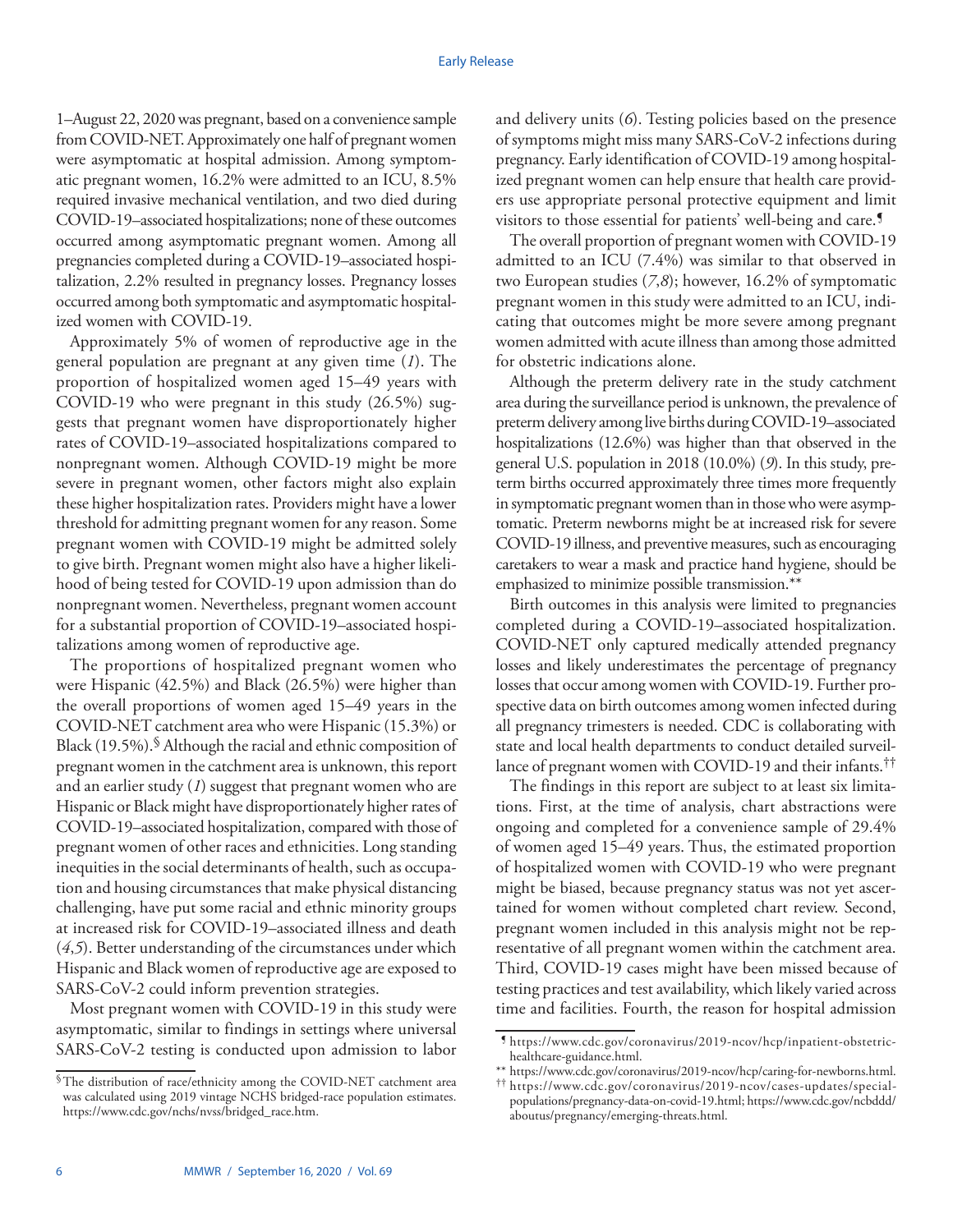#### **Summary**

## What is already known about this topic?

## Information on the clinical characteristics and birth outcomes of hospitalized U.S. pregnant women with COVID-19 is limited.

## What is added by this report?

Among 598 hospitalized pregnant women with COVID-19, 55% were asymptomatic at admission. Severe illness occurred among symptomatic pregnant women, including intensive care unit admissions (16%), mechanical ventilation (8%), and death (1%). Pregnancy losses occurred for 2% of pregnancies completed during COVID-19-associated hospitalizations and were experienced by both symptomatic and asymptomatic women.

#### What are the implications for public health practice?

Pregnant women and health care providers should be aware of potential risks for severe COVID-19, including adverse pregnancy outcomes. Identifying COVID-19 during birth hospitalizations is important to guide preventive measures to protect pregnant women, parents, newborns, other patients, and hospital personnel.

was unavailable for 45.8% of women, limiting the ability to distinguish between admissions solely for labor and delivery and those for COVID-19–related illness. Fifth, information on obesity as an underlying prepregnancy condition was not available, so this underlying health condition could not be described. Finally, information on maternal and newborn mortality was only obtained from the maternal medical chart and did not capture outcomes occurring beyond the COVID-19–associated hospitalization.

Severe illness and adverse birth outcomes were observed among hospitalized pregnant women with COVID-19. These findings highlight the importance of preventing and identifying COVID-19 in pregnant women. Pregnant women should avoid close contact with persons with confirmed or suspected COVID-19, maintain 6 feet of distance from nonhousehold members, and take general COVID-19 preventive measures, including wearing masks and practicing hand hygiene.§§ CDC recommends testing newborns born to mothers with COVID-19, isolation of mothers with COVID-19 and their newborns from other hospitalized mothers and newborns, and infection prevention measures for persons caring for newborns who might be exposed to SARS-CoV-2. Continued surveillance for COVID-19 in pregnant women is important to understand and improve health outcomes for mothers and newborns.

# **Acknowledgments**

Alexander Flood-Bryzman, Kimberly Gonzalez Barrera, Quynh Ho, Monica Napoles Serrano, California Emerging Infections Program, Oakland, California; Gaggan Brar, Hazal Kayalioglu, Linda Niccolai, Connecticut Emerging Infections Program, Yale School of Public Health, New Haven, Connecticut; Matthew Cartter, Connecticut Department of Public Health; Emily Fawcett, Siyeh Gretzinger, Katelyn Lengacher, Jeremiah Williams, Emerging Infections Program, Georgia Department of Health, Veterans Affairs Medical Center, Foundation for Atlanta Veterans Education and Research; Elisabeth Vaeth, Cindy Zerrlaut, Maryland Department of Health; Jim Collins, Sam Hawkins, Justin Henderson, Shannon Johnson, Libby Reeg, Val Tellez Nunez, Michigan Department of Health and Human Services; Austin Bell, Kayla Bilski, Emma Contestabile, Kristen Ehresmann, Claire Henrichsen, Emily Holodnick, Melissa McMahon, Lisa Nguyen, Katherine Schleiss, Kirk Smith, Minnesota Department of Health; Adam Rowe, New York State Department of Health; Sophrena Bushey, Maria Gaitan, RaeAnne Kurtz, Savanah Russ, University of Rochester School of Medicine and Dentistry, New York; Kathy Billings, Katie Dyer, Anise Elie, Karen Leib, Terri McMinn, Danielle Ndi, Manideepthi Pemmaraju, John Ujwok, Vanderbilt University Medical Center, Nashville, Tennessee; Mary Hill, Ilene Risk, Salt Lake County Health Department, Salt Lake City, Utah; Keegan McCaffery, Utah Department of Health; Mimi Huynh, Monica Schroeder, Council of State and Territorial Epidemiologists, Atlanta, Georgia; Rainy Henry, Sonja Mali Nti-Berko, Robert W. Pinner, CDC.

# **COVID-NET Surveillance Team**

Mirasol Apostol, California Emerging Infections Program; Susan Brooks, California Emerging Infections Program; Ashley Coates, California Emerging Infections Program; Linda Frank, California Emerging Infections Program; Brooke Heidenga, California Emerging Infections Program; Kareena Hundal, California Emerging Infections Program; Joelle Nadle, California Emerging Infections Program; Sherry Quach, California Emerging Infections Program; Jeremy Roland, California Emerging Infections Program; Maria Rosales, California Emerging Infections Program; Isaac Armistead, Colorado Department of Public Health and Environment; Rachel Herlihy, Colorado Department of Public Health and Environment; Sarah McLafferty, Colorado Department of Public Health and Environment; Adam Misiorski, Connecticut Emerging Infections Program, Yale School of Public Health; Christina Parisi, Connecticut Emerging Infections Program, Yale School of Public Health; Danyel Olson, Connecticut Emerging Infections Program, Yale School of Public Health; Carol Lyons, Connecticut Emerging Infections Program, Yale School of Public Health; Amber Maslar, Connecticut Emerging Infections Program, Yale School of Public Health; Paula Clogher, Connecticut Emerging Infections Program, Yale School of Public Health; David Blythe, Maryland Department of Health; Alicia Brooks, Maryland Department of Health; Rachel Park, Maryland

<sup>§§</sup> [https://www.cdc.gov/coronavirus/2019-ncov/need-extra-precautions/](https://www.cdc.gov/coronavirus/2019-ncov/need-extra-precautions/pregnancy-breastfeeding.html) [pregnancy-breastfeeding.html](https://www.cdc.gov/coronavirus/2019-ncov/need-extra-precautions/pregnancy-breastfeeding.html).